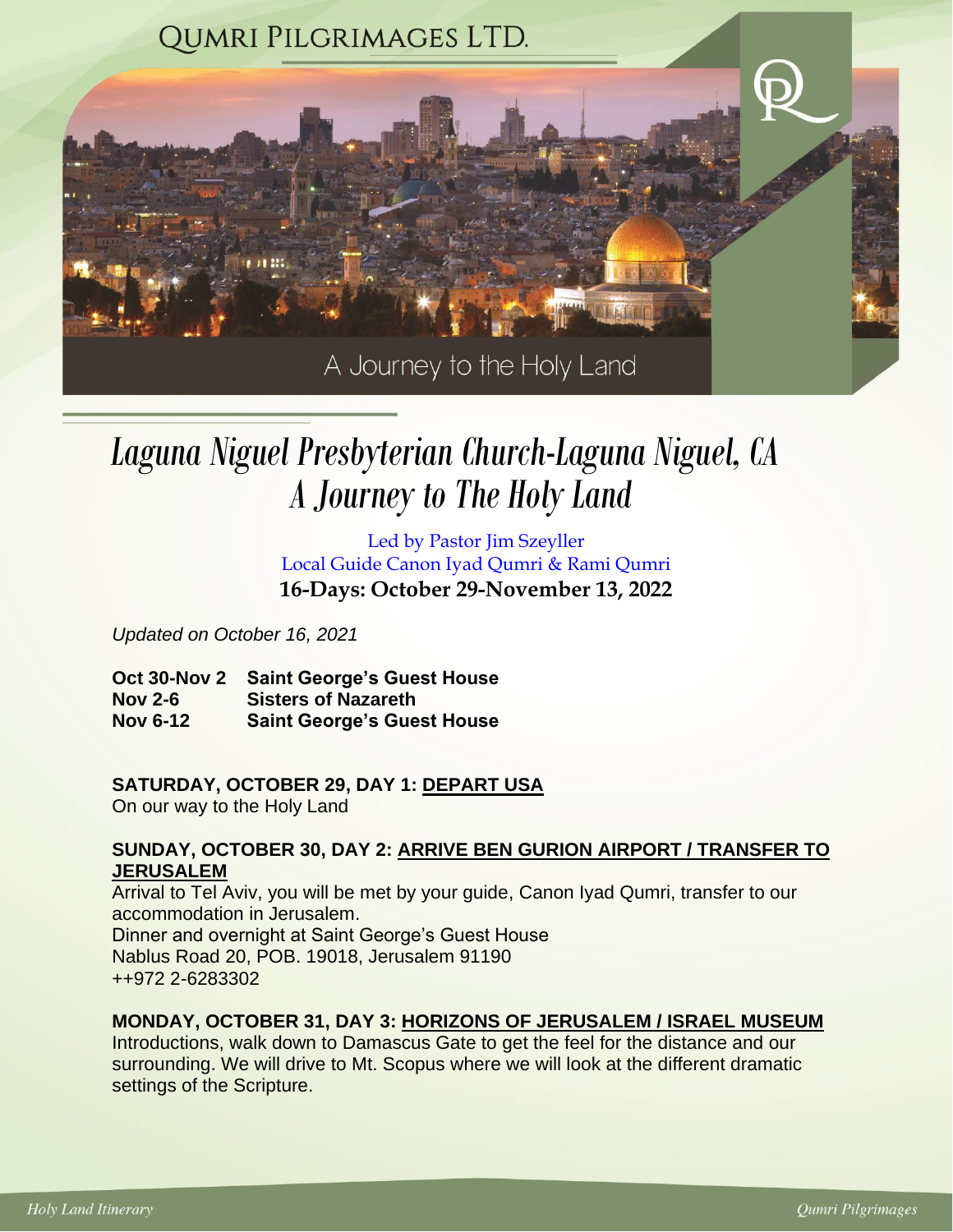Lunch. Israel Museum and the Shrine of the Book, where the *Dead Sea Scrolls* are housed. We will also visit a scale model of the Old City of Jerusalem, describing the city as it would have been during Jesus' time.

Dinner and overnight at Saint George's Guest House

## **TUESDAY, NOVEMBER 1, DAY 4: SHEPHERD'S FIELD / BETHLEHEM**

We depart Jerusalem for Bethlehem and the Shepherds' Field, visit a 1<sup>st</sup> century cave dwelling, Lunch is in Beit Sahour (Shepherds' Field), 'And in that region there were shepherds out in the field, keeping watch over their flock by night', Church of the Nativity located in Manger Square. It is the oldest church in Christendom, constructed by Constantine in AD 326 and the traditional site of the Nativity.

Dinner and overnight at Saint George's Guest House

**Guest Speaker: Contemporary Issues – A Palestinian Perspective**

#### **WEDNESDAY, NOVEMBER 2, DAY 5: CAESAREA MARATIMA / MT. CARMEL / NAZARETH**

Depart for Caesarea Maratima, a seaport on the Mediterranean Sea, this was built by Herod the Great, we visit the Crusaders fortifications, the Roman aqueduct and amphitheater. Mount Carmel is also the mountain of the Prophet Elijah. Lunch, in Nazareth. In Nazareth we will visit Mary's Well, the site of the only spring-fed fountain in the city, and most likely the place where Mary would have gone to draw water. We then visit the Greek Orthodox Church of the Annunciation where we will have an opportunity to have an introduction to the Icon, we then follow on foot the path to the Latin Church of the Annunciation, the traditional site of the Angel Gabriel's appearance to Mary, telling her she would conceive Jesus, the Emmanuel. Dinner and Overnight at the Sisters of Nazareth Tel: 972-4-6554304

#### **THURSDAY, NOVEMBER 3, DAY 6: SEPPHORIS / CAESAREA PHILIPPI**

Sepphoris, where we explore the excavations of the Roman / Byzantine city, the capital of Galilee at the time of Jesus. Lunch, depart for Caesarea Philippi (Banias)' And Jesus went on with his disciples, to the villages of Caesarea Philippi; and on the way he asked his disciples, "Who do men say that I am?

Dinner and overnight at Sisters of Nazareth

## **FRIDAY, NOVEMBER 4, DAY 7: JORDAN RIVER / CAPERNAUM / BEATITUDES / TABGHA**

Today we depart for the Sea of Galilee-Lake Kinnereth. Stop at the Jordan River for the renewal of Baptismal vows, Boat ride on the Sea of Galilee, we then visit Capernaum where we see the Ancient Synagogue and St. Peter's House. We continue to the Mount of Beatitudes, Lunch, visit to Tabgha (Heptapegon), The Loaves and Fishes Church and the Chapel of St. Peter's Primacy.

Dinner and Overnight at the Sisters of Nazareth

# **SATURDAY, NOVEMBER 5, DAY 8: CHRIST CHURCH**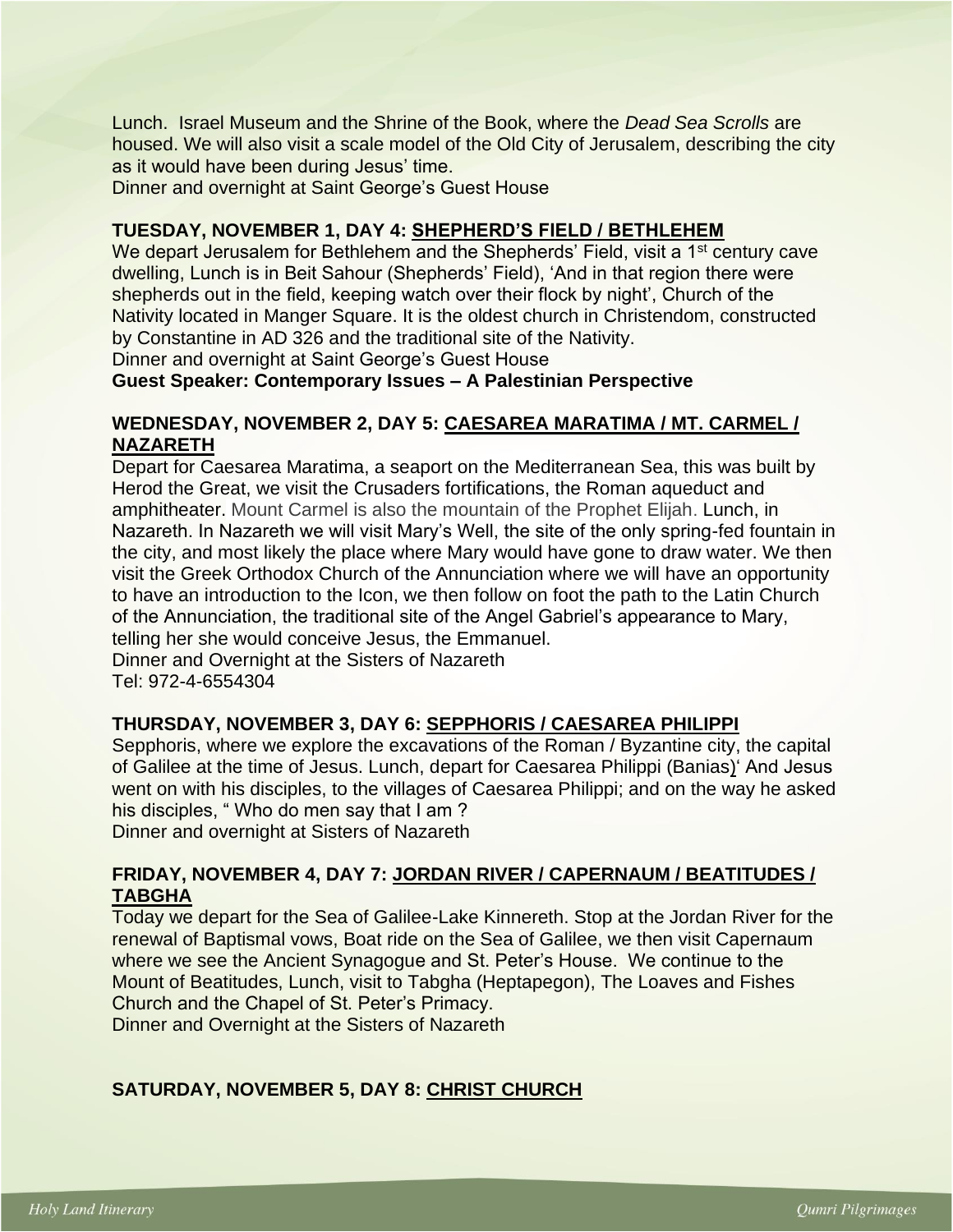Sunday morning Eucharist at Christ Church in Nazareth, meet with Fr. Nael Abu Rahmoun, Lunch. **FREE AFTERNOON** Dinner and Overnight at the Sisters of Nazareth **A treat you will not want to miss!!!!**

## **SUNDAY, NOVEMBER 6, DAY 9: BURQIN / NABLUS / TAYBEH**

Depart for Burqin. Jesus had passed through Burqin on his way to Jerusalem from Nazareth, and as he was passing by the village he heard cries for help from ten lepers who were isolated in quarantine in a cave, Nablus to visit (St. Photini the Greek Orthodox Monastery), St. Photini lived in first century Palestine, she was the Samaritan woman who Christ visited at the well asking her for water, the church built over Jacob's well where will tour the church and drink from the Well, Lunch in Taybeh, visit Taybeh, the only 100% Christian town in the Palestinian Authority, in the fourth century the Emperor Constantine and his mother St. Helena built the church of St. George in the village, the ruins of the Church are still found on a hill in the town. Taybeh is also the home of the only Palestinian brewery in the Middle East.

Dinner and overnight at Saint George's Guest House

**Guest Speaker: Contemporary Issues – An Israeli Perspective**

## **MONDAY, NOVEMBER 7, DAY 10: BEER SHEVA / HEBRON / EIN KEREM**

Beer Sheva, the capital of the Negev desert, an ancient city dating from Biblical times. Then we drive to Hebron, Hebron is mentioned in the Bible as the home of Abraham and the burial place of the Biblical patriarchs Abraham, Isaac, Jacob, and their wives. Lunch. Depart to Ein Karem ('spring of the vineyard')—a quaint town noted as the birthplace of John the Baptist. The Church of St. John is built over the traditional site of John's birthplace. The Church of the Visitation marks the traditional visit of Mary to Elizabeth (Luke 1: 26-40).

Dinner and overnight at Saint George's Guest House

# **TUESDAY, NOVEMBER 8, DAY 11: FREE DAY**

A free day to shop, revisit favorite sites in Jerusalem or to visit Masada, a fortified palace of Herod the Great which saw heavy fighting between Jewish rebels and Roman soldier's in 73 A.D. You may also wish to visit Yad Vashem site of the Holocaust Memorial, David's Citadel and David's Tower.

Dinner and overnight at Saint George's Guest House **Guest Speaker: Lecture on Islam**

## **WEDNESDAY, NOVEMBER 9, DAY 12: WESTERN WALL / DOME OF THE ROCK / OLD CITY / CHURCH OF THE HOLY SEPULCHER**

We depart for the Western Wall near Elharam Esh Sharif (The Dome of the Rock and the Al-Aqsa Mosque), St. Anne's Church and the pools of Bethesda. Lunch. Walk the Cardo to the Constantinian Entrance to the Church of the Resurrection to the Holy Sepulcher.

Dinner and overnight at Saint George's Guest House